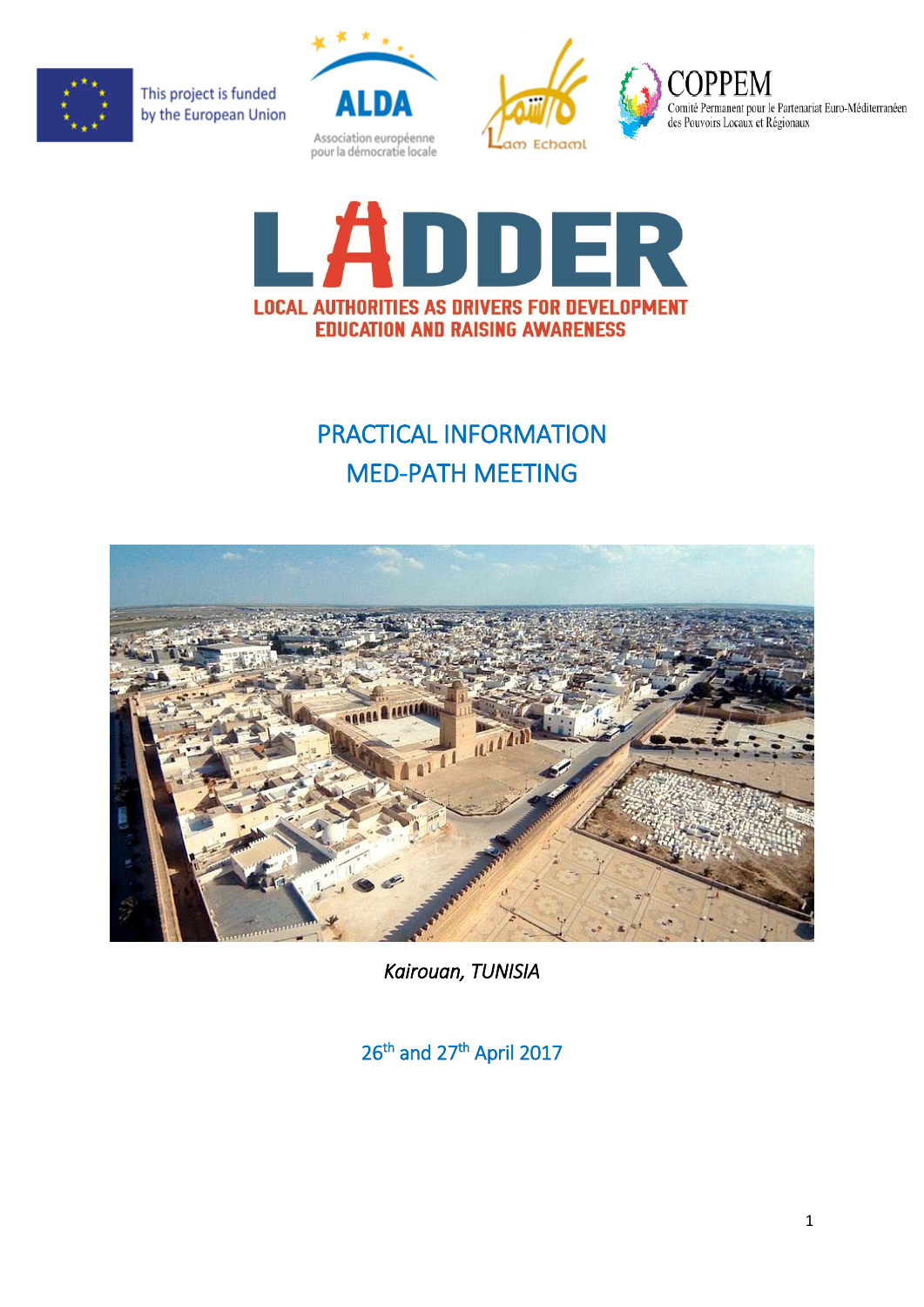





Comité Permanent pour le Partenariat Euro-Méditerranéen des Pouvoirs Locaux et Régionaux

## AGENDA

## 26<sup>th</sup> – 27<sup>th</sup> April 2017

## 26th April – WEDNESDAY

## **Morning**

• Arrival in Tunis – transfer to Kairouan

The transfer will be operated by minibus at 11:00 the latest. Itinerary of the minibus:

- $-10:15 \rightarrow$  Tiba Hotel, Tunis
- 10:30  $\rightarrow$  Diplomat Hotel, Tunis
- $-10:45 \rightarrow$  Tunis Carthage Airport
- If you arrive on Tuesday 25<sup>th</sup> April in Tunis you will stay the night at the Diplomat Hotel in Tunis. You will find information about its location bellow.

#### \*\*\*

13:45 – 14:30 Lunch break

*Location: Hotel Al Kasbah, Avenue Ibn El Jazzar - Cité la mosque, Kairouan (Tunisia)*

\*\*\*

## Afternoon

## *14:30 – 18:30: 1st session of the MED Path Working Group Meeting*

*Location - Hotel Al Kasbah, Avenue Ibn El Jazzar - Cité la mosque, Kairouan (Tunisia)*

• 14:30 – 15:00: approval of the strategic document on Mediterranean

*Facilitator: Natale Giordano*

• 15:00 – 15:45: reflections on a Permanent Platform on Structured Dialogue among LA and CSOs in the next Mediterranean Macro Region

*Facilitator: Natale Giordano*

15:45 – 16:00: coffee break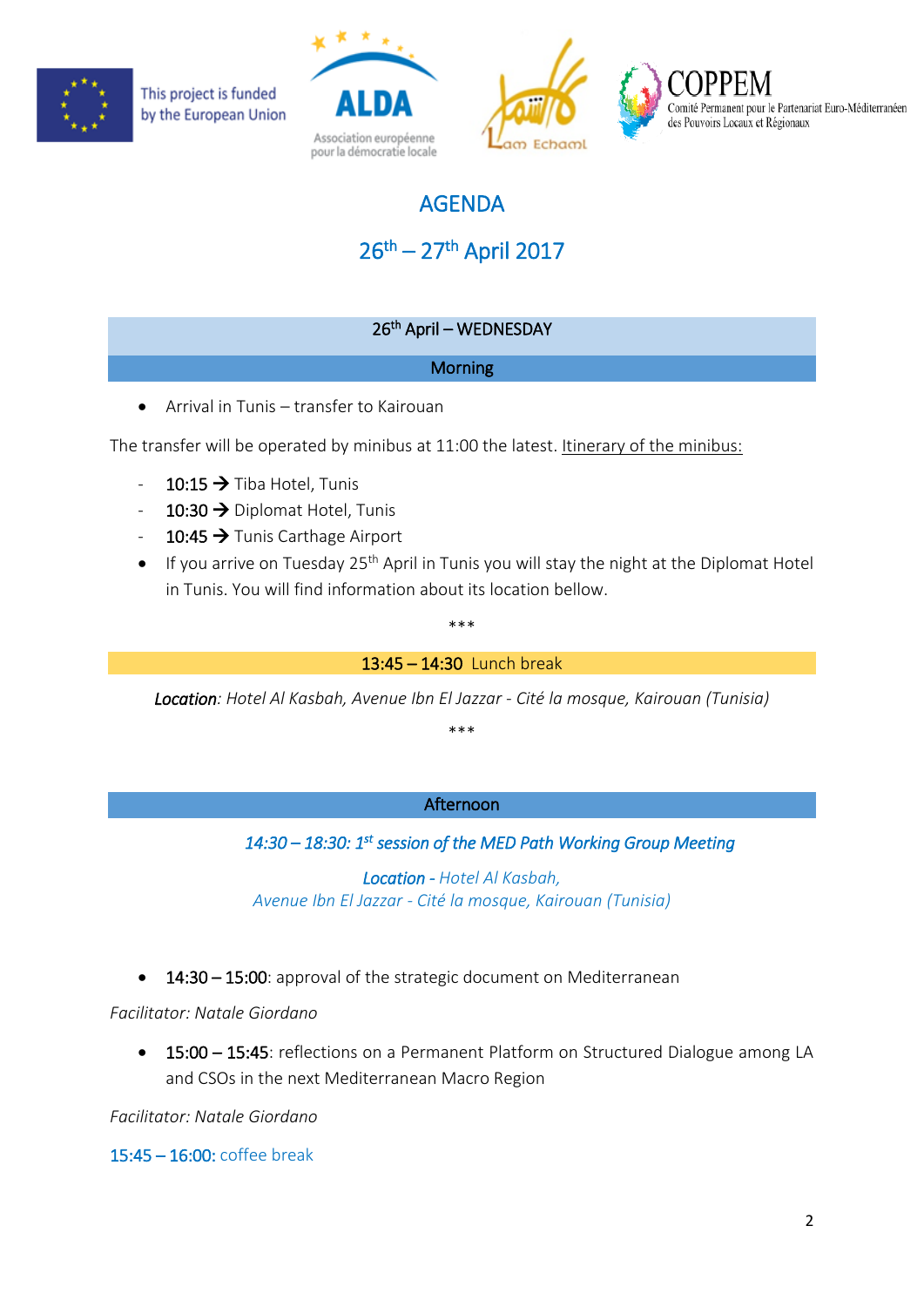





• 16:00 – 18:30: working on the Mediterranean Charter for Democracy and Local Autonomy – how to improve it and how to circulate it

*Facilitator: Moncef Ben Slimane*

#### 20:00: Diner

*Location - Restaurant Dar Zarrouk, Rue de Monastir, Kairouan*

## 27th April – THURSDAY

#### **Morning**

## *9:00 – 13:30: 2nd session of the MED Path Working Group Meeting*

*Location - Hotel Al Kasbah, Avenue Ibn El Jazzar - Cité la mosque, Kairouan (Tunisia)*

- 9:00 9:45: approval of the final version of the Charter
- 9:45 11:00: working session on the content of the handbook

## 11h00 – 11h15: coffee break

- 11h15 12h30: working session on the content of the handbook
- 12:30 13:00: next steps how to make concrete and advocate on the outcomes of the LADDER Med Path

*Facilitators of the morning session: Natale Giordano and Moncef Ben Slimane*

\*\*\*

13:00 – 14:00 Lunch break

*Location: Hotel Al Kasbah, Avenue Ibn El Jazzar – Cité la mosque, Kairouan (Tunisia)*

\*\*\*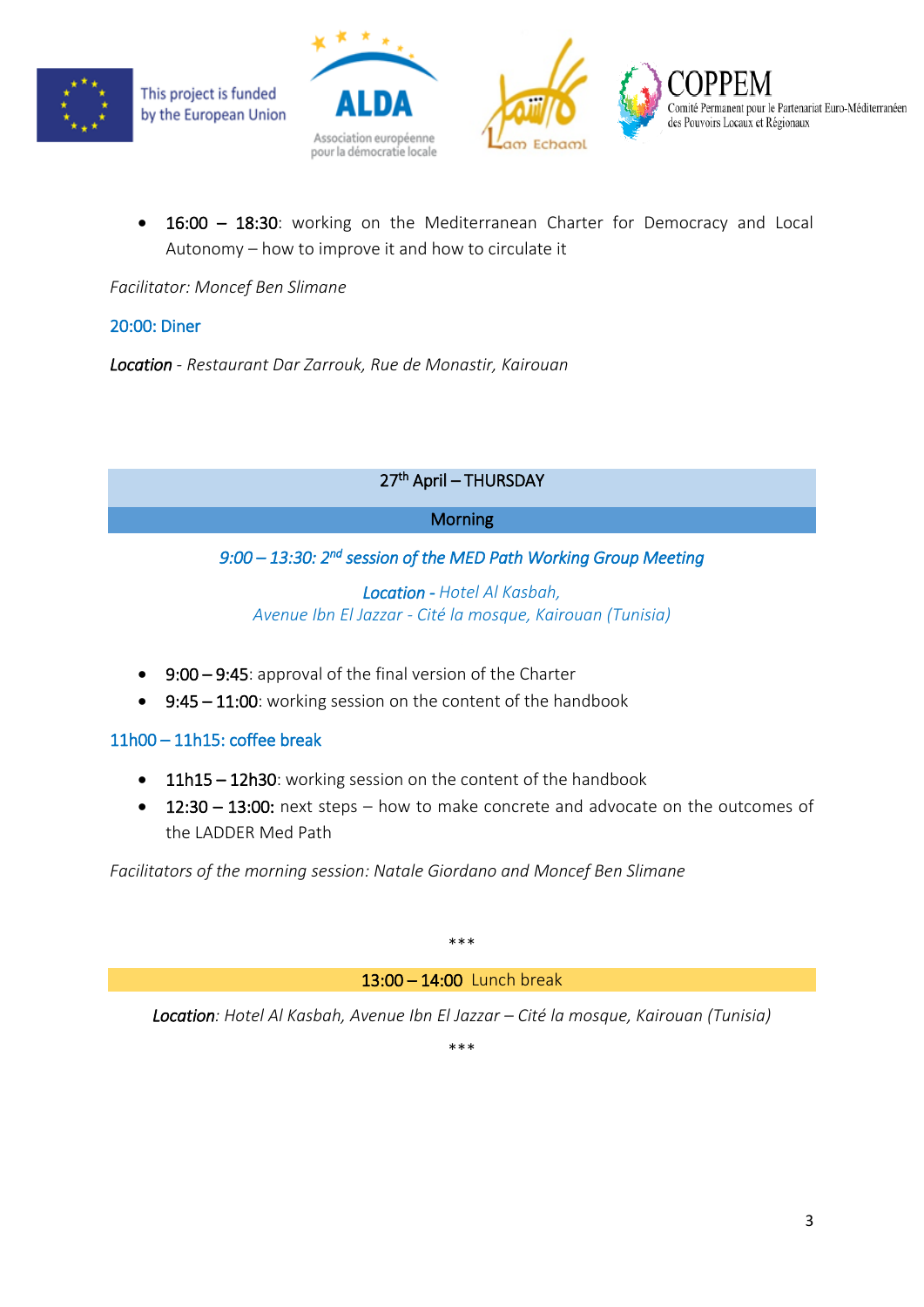





Comité Permanent pour le Partenariat Euro-Méditerranéen des Pouvoirs Locaux et Régionaux

#### Afternoon

• 14:00 – 15:30: Visit of the old city of Kairouan

## Opening ceremony of the Local Democracy Agency

*Location: Restaurant Nakcha, Av. Abi Zamâa El Balaoui, Kairouan (Tunisia)* 

- 16:00 16:45 Official addresses
- 16:45 17:15 Presentation of the LDA action plan and objectives to the public
- 17:15 17:30 Signature of the Memorandum of Understanding and Partnership Agreements
- 17:30 18:00 Presentation by the Med Path LADDER of the Euro-Mediterranean Charter of Autonomy and Local Democracy "CHARMEDAL"

18:00 Cocktail and musical entertainment